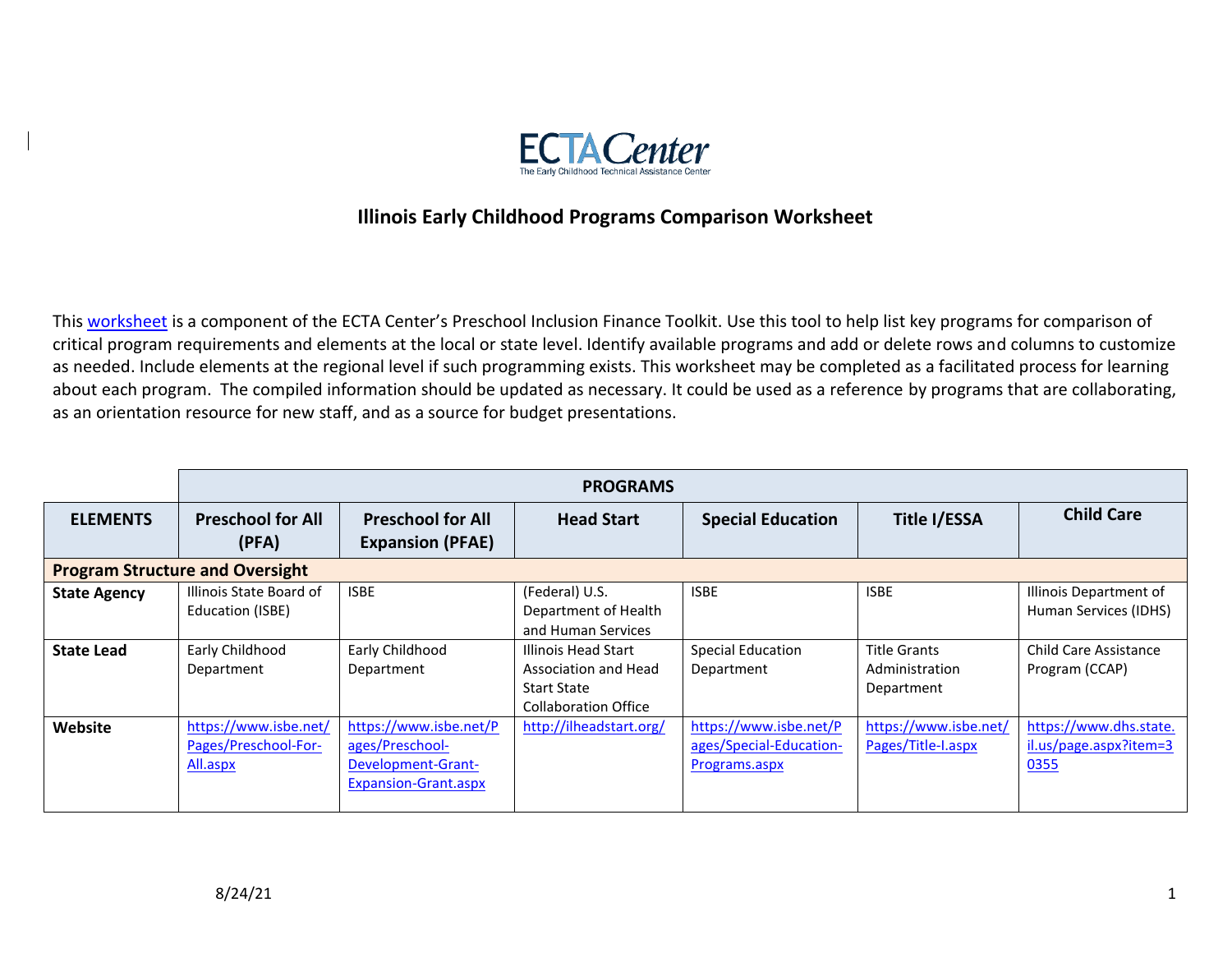|                                      | <b>Preschool for All</b><br>(PFA)                                                                                                                                                                                             | <b>Preschool for All</b><br><b>Expansion (PFAE)</b>                                                                                                  | <b>Head Start</b>                                                                                                                                                                                                                                                                                                                                      | <b>Special Education</b> | <b>Title I/ESSA</b>                                                                                                                                                                                                                                                                                                                                                                                                                                                                                                                                                        | <b>Child Care</b>                                                                                                                                                                                                |
|--------------------------------------|-------------------------------------------------------------------------------------------------------------------------------------------------------------------------------------------------------------------------------|------------------------------------------------------------------------------------------------------------------------------------------------------|--------------------------------------------------------------------------------------------------------------------------------------------------------------------------------------------------------------------------------------------------------------------------------------------------------------------------------------------------------|--------------------------|----------------------------------------------------------------------------------------------------------------------------------------------------------------------------------------------------------------------------------------------------------------------------------------------------------------------------------------------------------------------------------------------------------------------------------------------------------------------------------------------------------------------------------------------------------------------------|------------------------------------------------------------------------------------------------------------------------------------------------------------------------------------------------------------------|
| Regional<br>Agency, if<br>applicable |                                                                                                                                                                                                                               |                                                                                                                                                      | (Federal) U.S.<br>Department of Health<br>and Human Services,<br>Region V Office of Head<br>Start, Chicago                                                                                                                                                                                                                                             |                          |                                                                                                                                                                                                                                                                                                                                                                                                                                                                                                                                                                            | Region V                                                                                                                                                                                                         |
| <b>Local Agency</b>                  | Determined through<br>competitive grant<br>process.                                                                                                                                                                           | Determined through<br>competitive grant<br>process.                                                                                                  | Local Head Start<br>Program                                                                                                                                                                                                                                                                                                                            | Local school district    | Local school district                                                                                                                                                                                                                                                                                                                                                                                                                                                                                                                                                      | Illinois Network of Child<br>Care Resource and<br><b>Referral Agencies</b><br>(INCCRRA)                                                                                                                          |
| <b>Local Lead</b>                    |                                                                                                                                                                                                                               |                                                                                                                                                      |                                                                                                                                                                                                                                                                                                                                                        |                          |                                                                                                                                                                                                                                                                                                                                                                                                                                                                                                                                                                            | <b>INCCRRA</b>                                                                                                                                                                                                   |
| <b>Mission, Vision</b>               | ISBE is actively<br>committed to<br>develop, deliver, and<br>support early<br>childhood programs,<br>practices, and services<br>that will enable all<br>children to be<br>successful students<br>and responsible<br>citizens. | To expand high-quality<br>full-day preschool<br>programs with<br>comprehensive services<br>for children most at risk<br>in high-need<br>communities. | Head Start helps young<br>children from low-<br>income families<br>prepare to succeed in<br>school through local<br>programs.<br><b>Head Start programs</b><br>deliver services to<br>children and families in<br>core areas of early<br>learning, health, and<br>family well-being while<br>engaging parents as<br>partners every step of<br>the way. |                          | Title I, Part A -<br><b>Improving Basic</b><br>Programs provides<br>supplemental funding<br>to state and Local<br><b>Education Agencies</b><br>(LEAs). The funding<br>provides resources to<br>LEAs and schools with<br>high percentages of<br>children from low-<br>income families. Title I<br>resources improve<br>education quality and<br>help ensure that all<br>children meet<br>challenging state<br>academic standards.<br>Title I services focus<br>on children who are<br>failing or who are<br>most at risk of failing<br>to meet state<br>academic standards. | All people in Illinois<br>achieve their full<br>potential.<br>Providing equitable<br>access to social/human<br>services, supports,<br>programs, and<br>resources to enhance<br>the lives of all who we<br>serve. |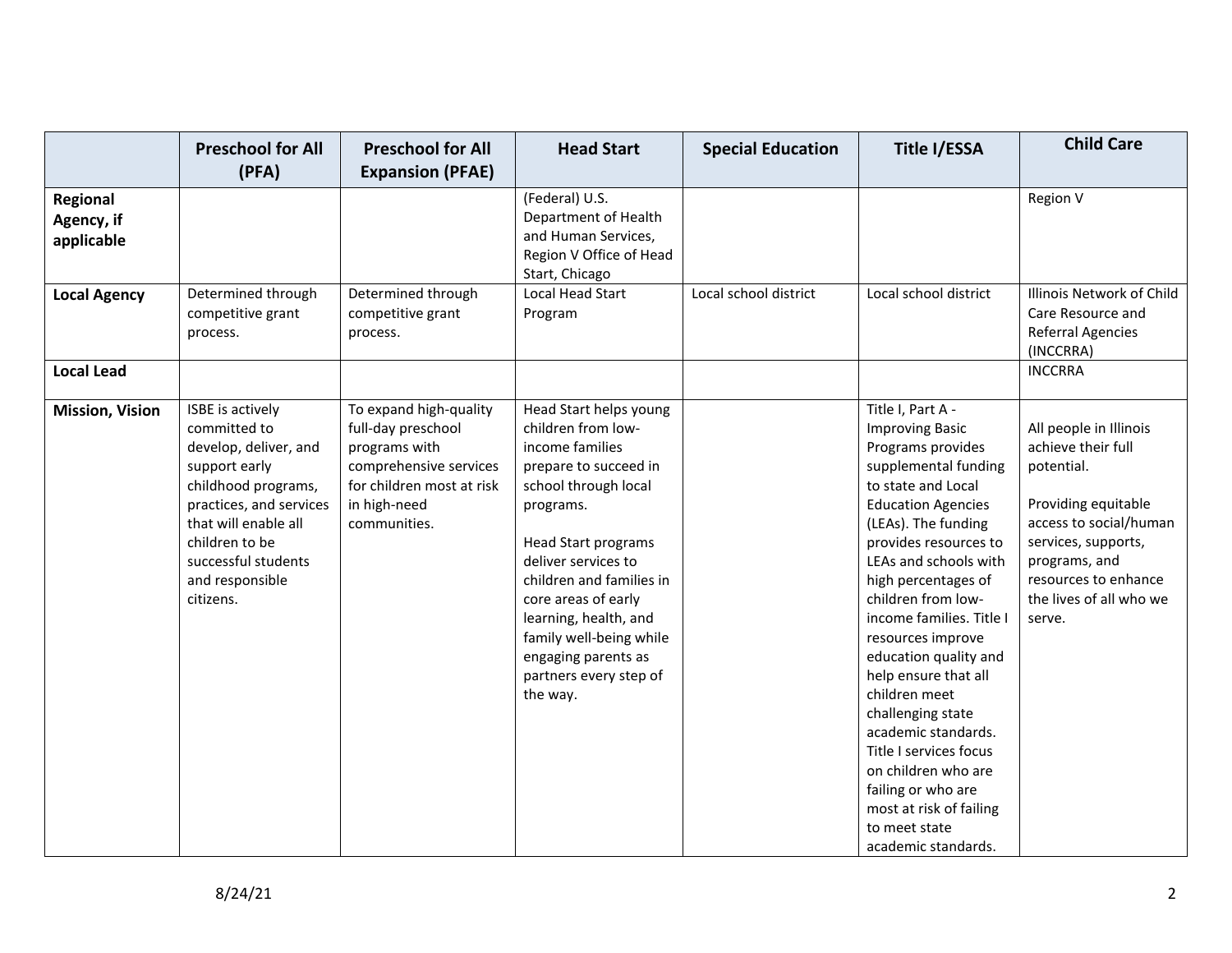|                   | <b>Preschool for All</b><br>(PFA) | <b>Preschool for All</b><br><b>Expansion (PFAE)</b> | <b>Head Start</b>            | <b>Special Education</b> | Title I/ESSA            | <b>Child Care</b>       |
|-------------------|-----------------------------------|-----------------------------------------------------|------------------------------|--------------------------|-------------------------|-------------------------|
|                   |                                   |                                                     |                              |                          |                         |                         |
| <b>Monitoring</b> | Completed a                       | Completed a minimum                                 | Local Head Start             | Data regarding           | Districts must describe | Annual monitoring for   |
|                   | minimum of once                   | of once every four years                            | programs are federally       | Indicators 6, 7, and 12  | in the Consolidated     | licensed centers,       |
|                   | every four years using            | using the Preschool for                             | monitored during Years       | are submitted to ISBE    | District Plan (CDP)     | license-exempt centers, |
|                   | the Preschool for All             | All Expansion                                       | 1, 2, and 3 of their 5-      | annually.                | how they will monitor   | and license-exempt no-  |
|                   | <b>Compliance Checklist</b>       | <b>Compliance Checklist</b>                         | year grants. During          |                          | student progress in     | relative home day care  |
|                   | and Early Childhood               | and ECERS-3.                                        | Year 4, the programs         | Indicators 6 and 12 are  | meeting challenging     | providers.              |
|                   | <b>Environment Rating</b>         |                                                     | are notified if they will    | part of the Illinois     | state academic          |                         |
|                   | Scale (ECERS)-3.                  |                                                     | need to compete for          | <b>Special Education</b> | standards.              |                         |
|                   |                                   |                                                     | their next 5-year grant      | Accountability and       |                         |                         |
|                   |                                   |                                                     | or if they will apply for    | Support System.          |                         |                         |
|                   |                                   |                                                     | write a 5-year               |                          |                         |                         |
|                   |                                   |                                                     | continuation grant.          |                          |                         |                         |
|                   |                                   |                                                     | The current monitoring       |                          |                         |                         |
|                   |                                   |                                                     | tools used can be found      |                          |                         |                         |
|                   |                                   |                                                     | on the national Head         |                          |                         |                         |
|                   |                                   |                                                     | <b>Start Early Childhood</b> |                          |                         |                         |
|                   |                                   |                                                     | Learning and                 |                          |                         |                         |
|                   |                                   |                                                     | <b>Knowledge Center</b>      |                          |                         |                         |
|                   |                                   |                                                     | website Programs are         |                          |                         |                         |
|                   |                                   |                                                     | also monitored by state      |                          |                         |                         |
|                   |                                   |                                                     | licensing entities, the      |                          |                         |                         |
|                   |                                   |                                                     | Child and Adult Care         |                          |                         |                         |
|                   |                                   |                                                     | Food Program, the local      |                          |                         |                         |
|                   |                                   |                                                     | health department, and       |                          |                         |                         |
|                   |                                   |                                                     | the local fire marshal.      |                          |                         |                         |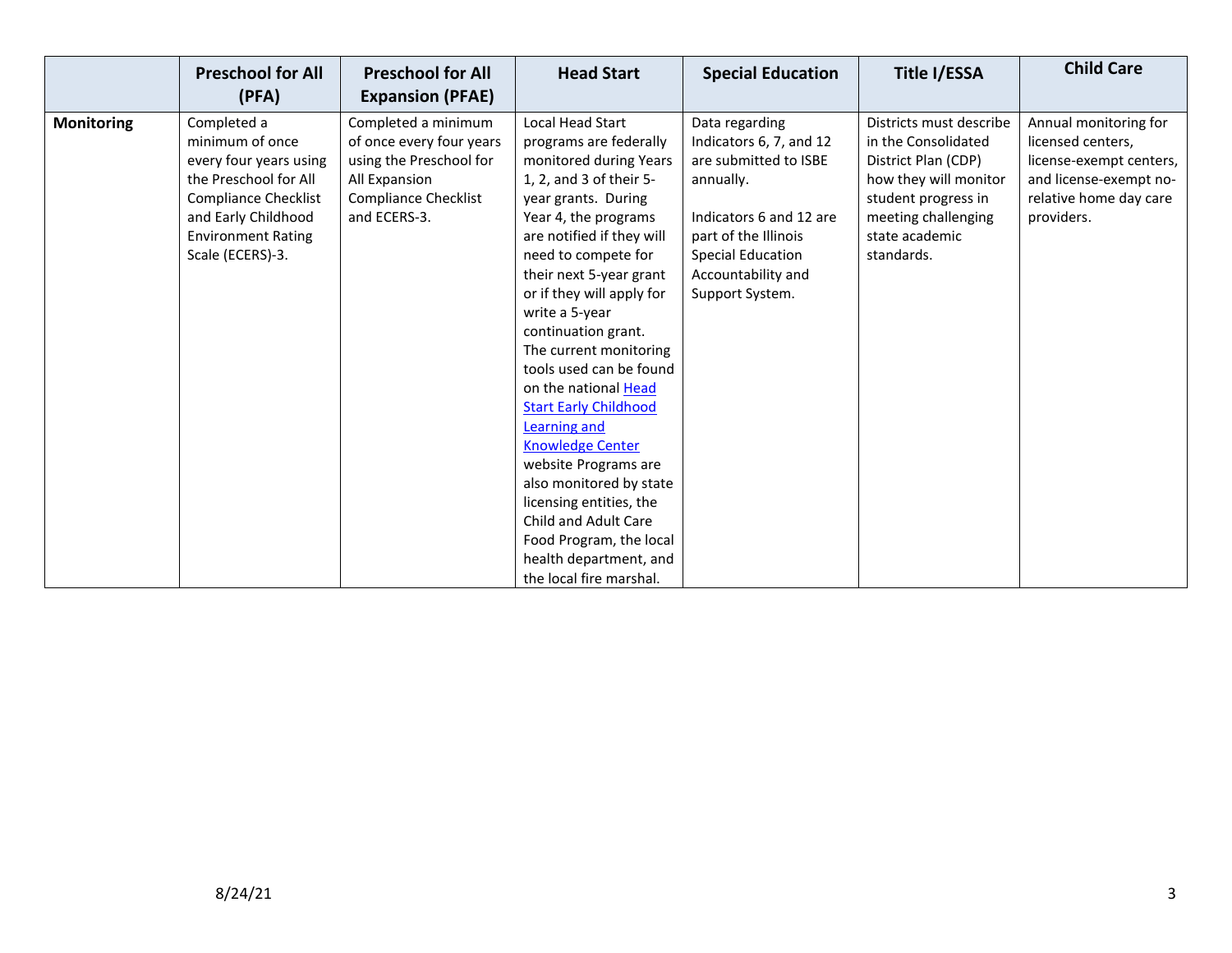| <b>Program Operations</b> |                                                                                                                                                                                                                                                                                                                                                                                                                                                          |                                                                                                                                                                                                     |                                                                                                                                                                                                                                                                                                                                                                                                                                                                                                                                                                                                                                                                                 |                                                                    |                                                                                                                                       |                                                                                     |  |  |
|---------------------------|----------------------------------------------------------------------------------------------------------------------------------------------------------------------------------------------------------------------------------------------------------------------------------------------------------------------------------------------------------------------------------------------------------------------------------------------------------|-----------------------------------------------------------------------------------------------------------------------------------------------------------------------------------------------------|---------------------------------------------------------------------------------------------------------------------------------------------------------------------------------------------------------------------------------------------------------------------------------------------------------------------------------------------------------------------------------------------------------------------------------------------------------------------------------------------------------------------------------------------------------------------------------------------------------------------------------------------------------------------------------|--------------------------------------------------------------------|---------------------------------------------------------------------------------------------------------------------------------------|-------------------------------------------------------------------------------------|--|--|
|                           | <b>Preschool for All</b><br>(PFA)                                                                                                                                                                                                                                                                                                                                                                                                                        | <b>Preschool for All</b><br><b>Expansion (PFAE)</b>                                                                                                                                                 | <b>Head Start</b>                                                                                                                                                                                                                                                                                                                                                                                                                                                                                                                                                                                                                                                               | <b>Special Education</b>                                           | Title I/ESSA                                                                                                                          | <b>Child Care</b>                                                                   |  |  |
| Eligibility               | Grantees are<br>responsible for<br>screening all students<br>and prioritizing at-risk<br>factors based on their<br>communities. The<br>students with the<br>most at-risk factors<br>should be enrolled.<br>The first priority is to<br>serve primarily<br>children who have<br>been identified as at<br>risk. The second<br>priority is to serve<br>primarily children<br>whose family's income<br>is less than four times<br>the poverty<br>guidelines. | A minimum of 80% of<br>enrolled children have at<br>least two risk factors or<br>one highest-priority<br>selection factor<br>according to the<br>weighted eligibility form<br>created by the state. | Children must be at<br>least 3 years of age or<br>be 3 years of age by the<br>local school's date of<br>entry (on or before<br>September 1 in Illinois).<br>Categorically eligible if:<br>homeless, in foster<br>care, or in receipt of<br><b>Temporary Assistance</b><br>for Needy Families or<br><b>Supplemental Security</b><br>Income. Income eligible<br>if family income<br>determined to be 100%<br>or less than the Federal<br>Poverty Level (FPL).<br>10% of a program's<br>enrollment can be<br>families above the FPL.<br>All of these factors are<br>based on a weighted<br>eligibility process<br>determined by the local<br><b>Community Needs</b><br>Assessment. | Student must be<br>evaluated and qualify for<br>special education. | Districts must submit<br>a CDP that includes<br>what measures the<br>district will use to<br>identify students at<br>risk of failure. | How to determine<br>eligibility for the Child<br><b>Care Assistance</b><br>Program. |  |  |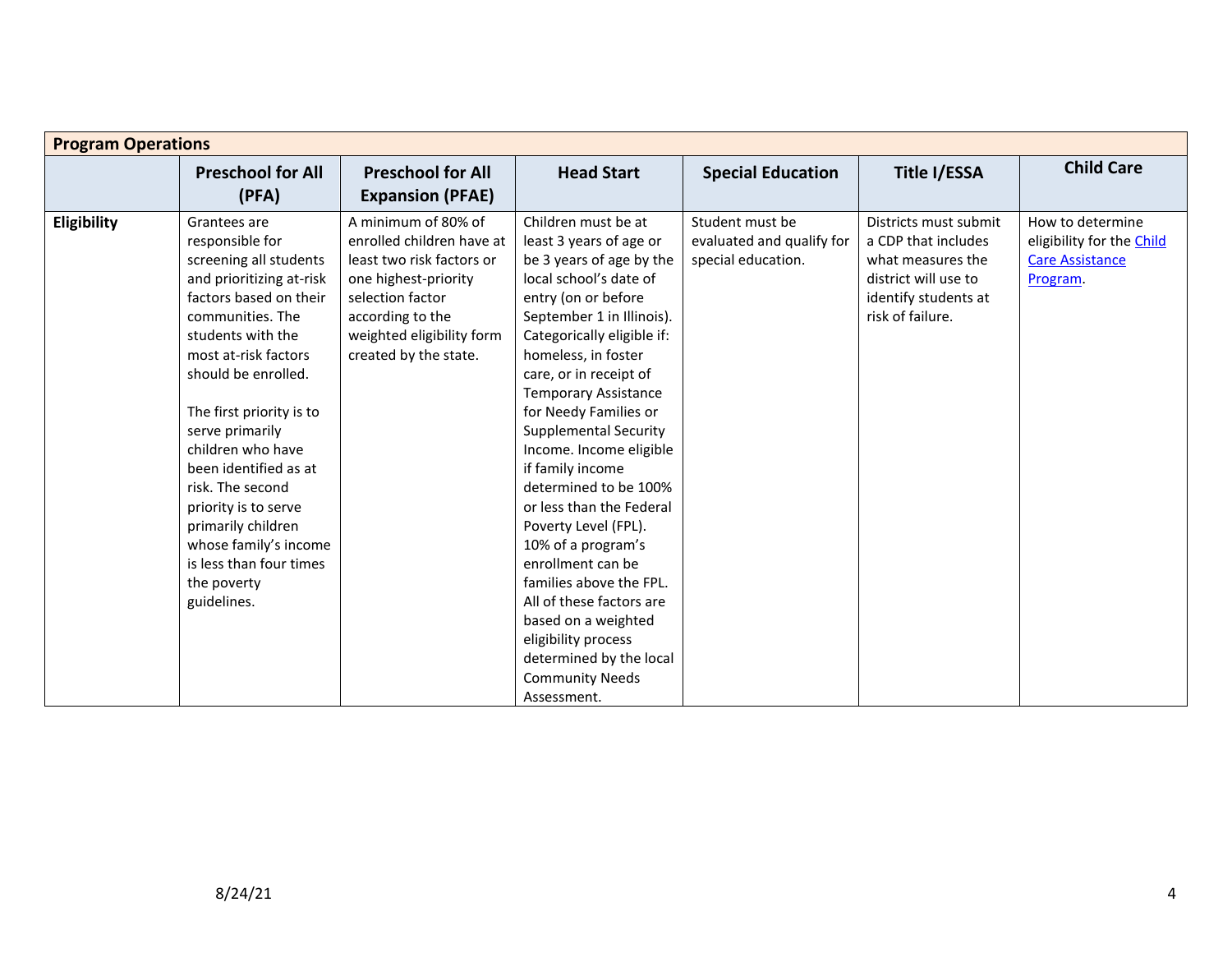|                                         | <b>Preschool for All</b><br>(PFA) | <b>Preschool for All</b><br><b>Expansion (PFAE)</b> | <b>Head Start</b>                                                                                                                                                                                                                                                                               | <b>Special Education</b>                                                                                                 | Title I/ESSA                                                | <b>Child Care</b>                                                                       |
|-----------------------------------------|-----------------------------------|-----------------------------------------------------|-------------------------------------------------------------------------------------------------------------------------------------------------------------------------------------------------------------------------------------------------------------------------------------------------|--------------------------------------------------------------------------------------------------------------------------|-------------------------------------------------------------|-----------------------------------------------------------------------------------------|
| <b>Enrollment</b>                       |                                   |                                                     | The Head Start Act of<br>2007 requires that<br>children with<br>disabilities make up at<br>least 10% of their<br>enrollment. Head Start<br>programs may also<br>reserve up to 3% of<br>their enrollment slots<br>for children who are<br>experiencing<br>homelessness or are in<br>foster care. | Required to serve all<br>students with special<br>needs who qualify for an<br>Individualized Education<br>Program (IEP). | Required to serve<br>student identified as<br>most at risk. | CCAP providers are<br>afforded a certain<br>number of slots to fill<br>as they see fit. |
| <b>Age of Children</b><br><b>Served</b> | $3 - 5$                           | $3 - 5$                                             | $3 - 5$                                                                                                                                                                                                                                                                                         | $3 - 21$                                                                                                                 | $3 - 18$                                                    | 6 weeks-13 years                                                                        |
| <b>Program Hours</b>                    | Minimum 2.5 hours<br>daily.       | Full day, at least five<br>hours per day.           | Minimum is 3.5 hours<br>per day. Must offer at<br>least 1,080 service<br>hours per year and at<br>least 8 months of<br>service.                                                                                                                                                                 | Should match what is<br>available to same-aged<br>peers at a minimum.                                                    | Determined by the<br>local district.                        | 5 hours or more is<br>considered full time.                                             |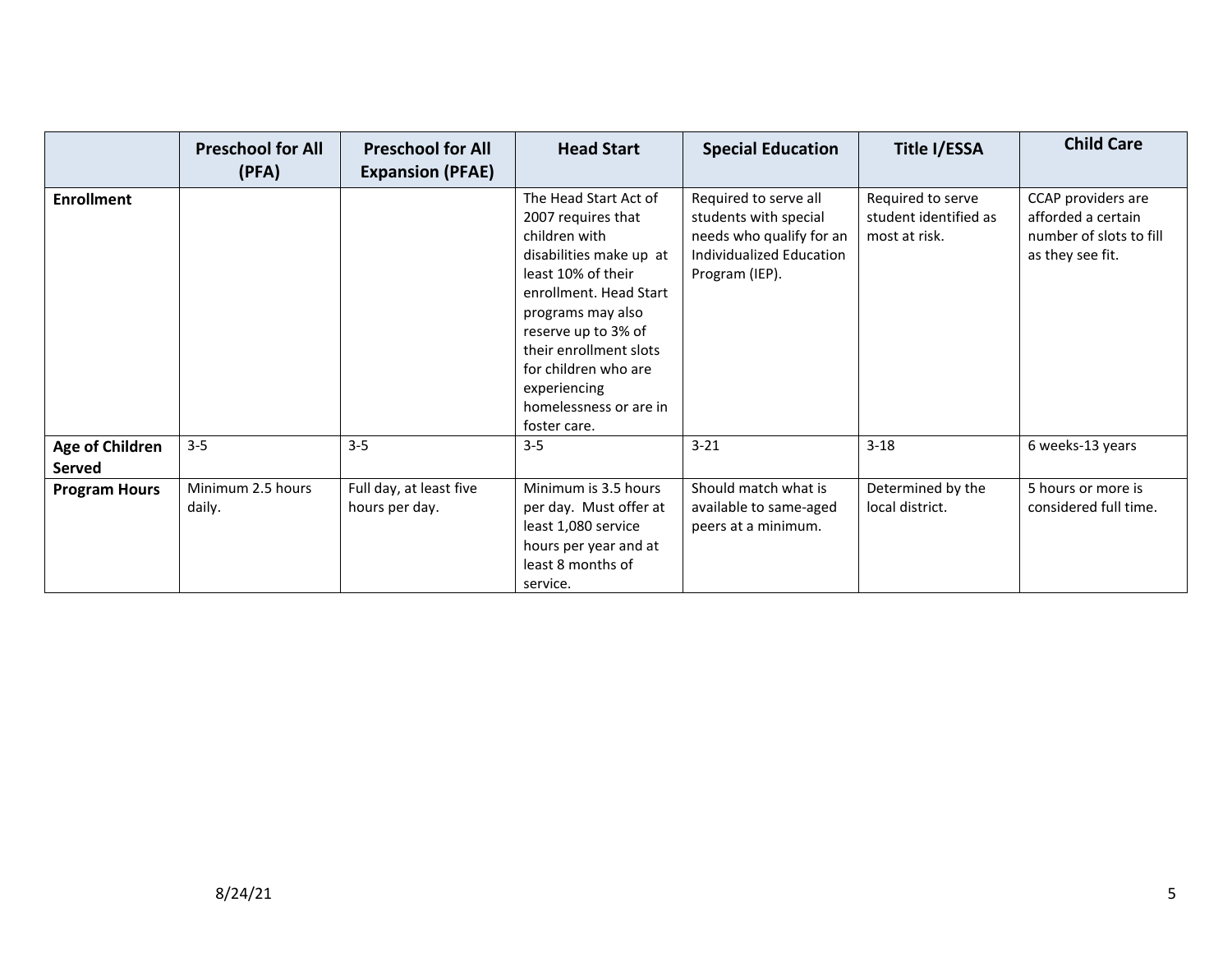|                   | <b>Preschool for All</b><br>(PFA)                                                | <b>Preschool for All</b><br><b>Expansion (PFAE)</b>                              | <b>Head Start</b>                                                                                                                                                                                                                                                                                                                                                                              | <b>Special Education</b>                                                                                    | <b>Title I/ESSA</b>                                                | <b>Child Care</b>                                                                                                                                                                                   |
|-------------------|----------------------------------------------------------------------------------|----------------------------------------------------------------------------------|------------------------------------------------------------------------------------------------------------------------------------------------------------------------------------------------------------------------------------------------------------------------------------------------------------------------------------------------------------------------------------------------|-------------------------------------------------------------------------------------------------------------|--------------------------------------------------------------------|-----------------------------------------------------------------------------------------------------------------------------------------------------------------------------------------------------|
| <b>Attendance</b> | 165 minimum days of<br>student attendance.<br>Attendance must be<br>taken daily. | 165 minimum days of<br>student attendance.<br>Attendance must be<br>taken daily. | 8 months of service.<br>Program should<br>maintain at least 85%<br>attendance rate. If not,<br>program should<br>conduct analysis as part<br>of its ongoing oversight<br>and Continuous Quality<br>Improvement efforts to<br>increase attendance. If<br>child is absent and<br>program does not<br>know reason, program<br>must contact the family<br>within 1 hour of<br>expected attendance. | Should match what is<br>available to same-aged<br>peers at a minimum.<br>Attendance must be<br>taken daily. | Determined by the<br>local district-                               | Provide services year<br>round -<br>The Department of<br>Children and Family<br>Services (DCFS) and<br><b>IDHS</b> require<br>attendance to be taken<br>daily to include parent<br>sign in and out. |
| Transportation    | Not required, but an<br>allowable expense<br>within the PFA grant.               | Not required, but an<br>allowable expense<br>within the PFAE grant.              | Not required, but an<br>allowable expense.                                                                                                                                                                                                                                                                                                                                                     | Not required. Special<br>transportation should be<br>considered as a part of<br>the IEP.                    | Transportation<br>provided to assist for<br>supplemental services. | Transportation is not<br>provided by CCAP.<br>Providers can offer<br>transportation while<br>ensuring all safety<br>precautions are<br>adhered to.                                                  |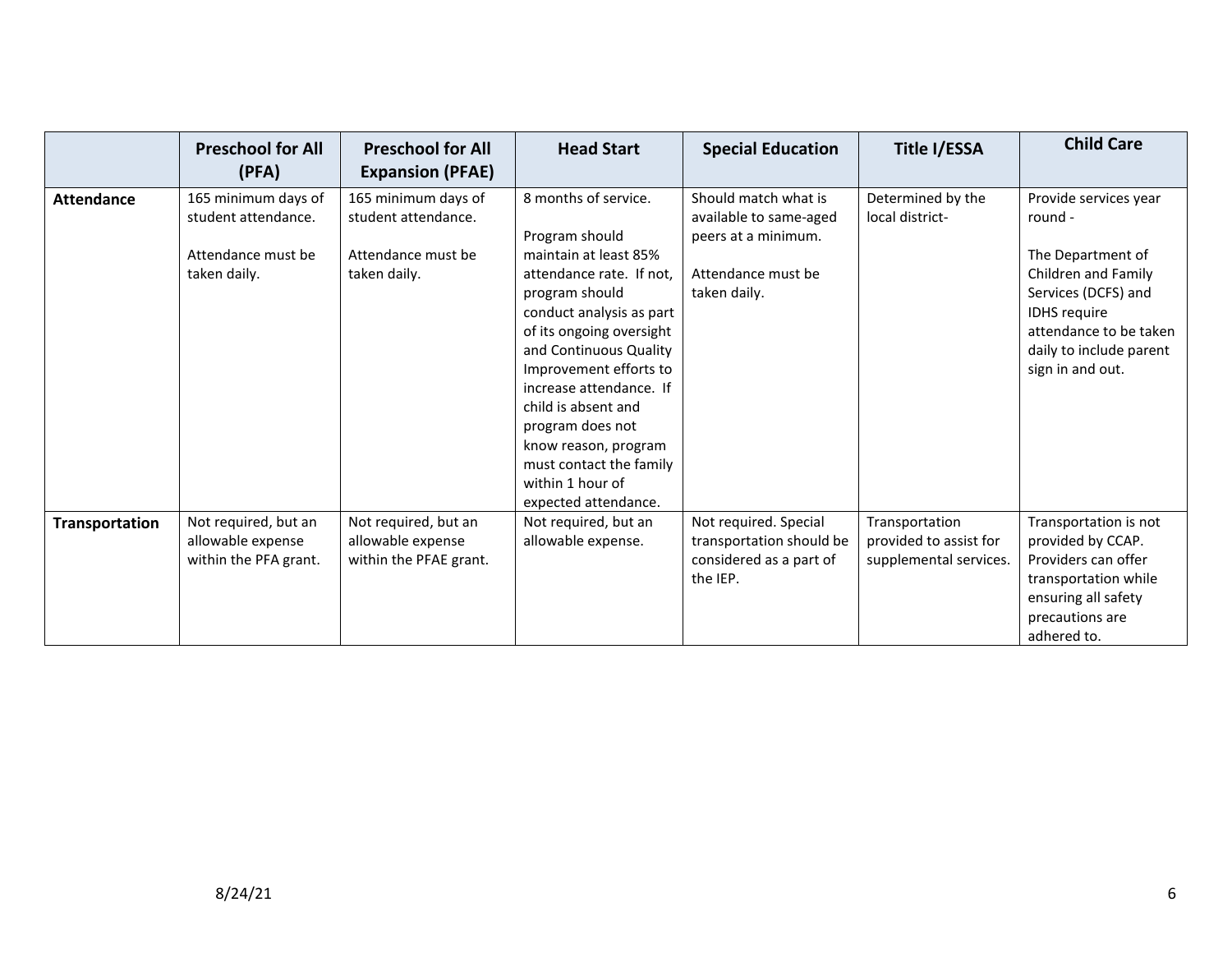|                             | <b>Preschool for All</b><br>(PFA)                                                                                                          | <b>Preschool for All</b><br><b>Expansion (PFAE)</b>                                                                                     | <b>Head Start</b>                                                                                                                                                                                                                                                                                                       | <b>Special Education</b>                                                                                                                                                                                                                                                                                            | Title I/ESSA          | <b>Child Care</b>                                                                                                                            |  |  |
|-----------------------------|--------------------------------------------------------------------------------------------------------------------------------------------|-----------------------------------------------------------------------------------------------------------------------------------------|-------------------------------------------------------------------------------------------------------------------------------------------------------------------------------------------------------------------------------------------------------------------------------------------------------------------------|---------------------------------------------------------------------------------------------------------------------------------------------------------------------------------------------------------------------------------------------------------------------------------------------------------------------|-----------------------|----------------------------------------------------------------------------------------------------------------------------------------------|--|--|
| <b>Program Requirements</b> |                                                                                                                                            |                                                                                                                                         |                                                                                                                                                                                                                                                                                                                         |                                                                                                                                                                                                                                                                                                                     |                       |                                                                                                                                              |  |  |
| <b>Class Size</b>           | 20 students per<br>classroom. If the<br>program is utilizing an<br>inclusive model,<br>classes can serve<br>between 15 and 20<br>students. | 20 students per<br>classroom. If the<br>program is utilizing an<br>inclusive model, classes<br>can serve between 15<br>and 20 students. | Dependent on age of<br>children:<br>3-year-olds in a double<br>session, no more than<br>15 in a session.<br>3-year-olds in a full-<br>day session, no more<br>than 17 in the<br>classroom.<br>4-year-olds in a double<br>session, no more than<br>17 per session.<br>4-year-olds in a full-day<br>session, no more than | General education to<br>special education<br>student ratios cannot<br>exceed 70%: 30% in<br>blended, general<br>education classrooms.<br>The 5-student maximum<br>can be increased to 10<br>students with the<br>addition of a classroom<br>paraprofessional in early<br>childhood special<br>education classrooms. | Per state guidelines. | <b>Numbers and Ages of</b><br><b>Children Served</b><br><b>Grouping and Staffing</b><br><b>Numbers and Ages of</b><br><b>Children Served</b> |  |  |
| <b>Teacher-Child</b>        | 1:10                                                                                                                                       | 1:10                                                                                                                                    | 20 in the classroom.                                                                                                                                                                                                                                                                                                    | 1:5                                                                                                                                                                                                                                                                                                                 |                       |                                                                                                                                              |  |  |
| Ratio                       |                                                                                                                                            |                                                                                                                                         | 1:10; must always have<br>2 teachers or a teacher<br>and an assistant in the<br>classroom no matter<br>the size of the class.                                                                                                                                                                                           |                                                                                                                                                                                                                                                                                                                     | Per state guidelines. | Licensing standards for<br>daycare homes<br><b>Grouping and Staffing</b><br>Number and ages of<br>children served                            |  |  |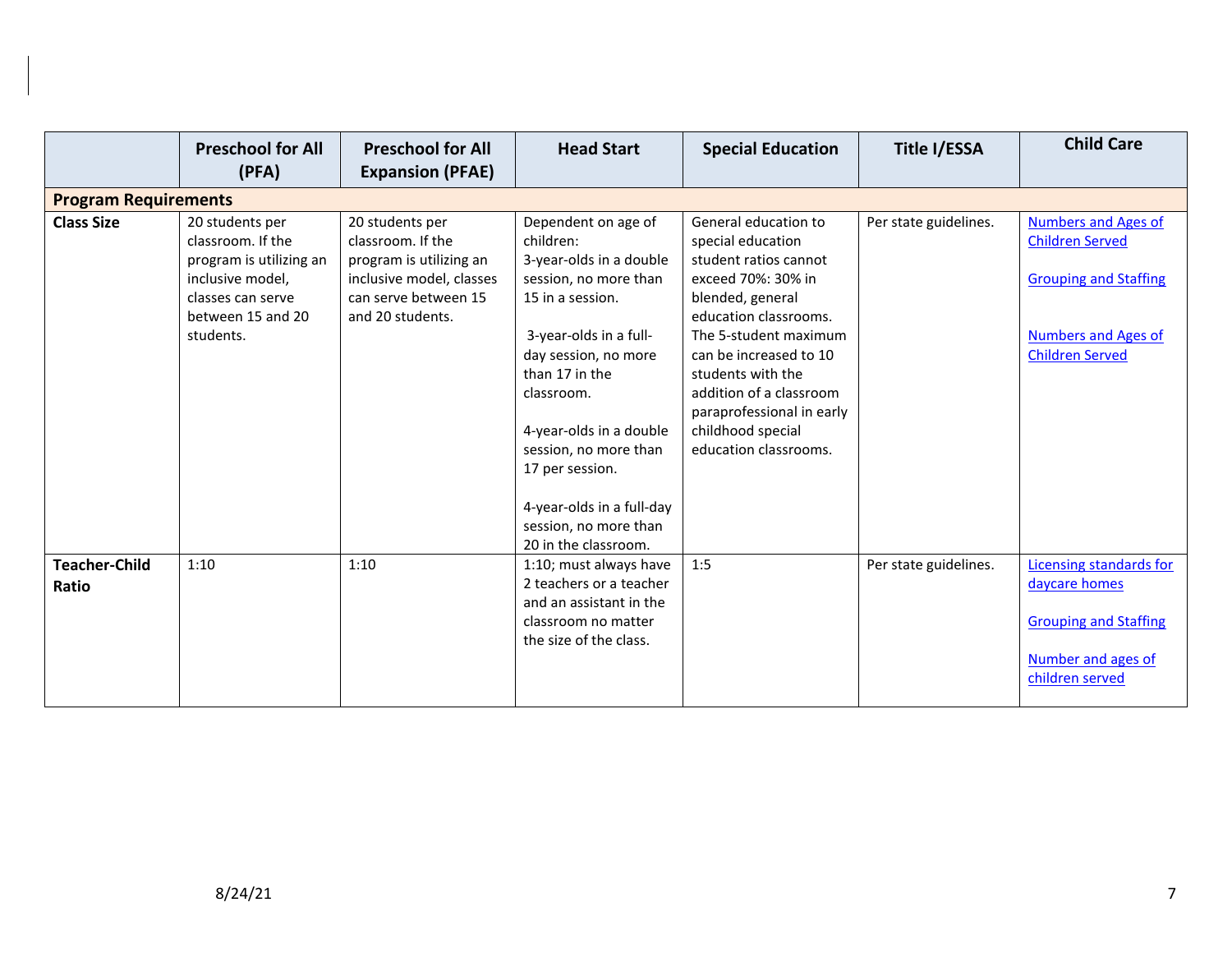|                                                      | <b>Preschool for All</b><br>(PFA)                                                          | <b>Preschool for All</b><br><b>Expansion (PFAE)</b> | <b>Head Start</b>                                                                                                                                                                                                                                                                                                                                                                                                                                   | <b>Special Education</b>                                                                                                                                                                                                                                                        | Title I/ESSA                                                                                                                          | <b>Child Care</b>                                                                                                        |
|------------------------------------------------------|--------------------------------------------------------------------------------------------|-----------------------------------------------------|-----------------------------------------------------------------------------------------------------------------------------------------------------------------------------------------------------------------------------------------------------------------------------------------------------------------------------------------------------------------------------------------------------------------------------------------------------|---------------------------------------------------------------------------------------------------------------------------------------------------------------------------------------------------------------------------------------------------------------------------------|---------------------------------------------------------------------------------------------------------------------------------------|--------------------------------------------------------------------------------------------------------------------------|
| Minimum<br><b>Teacher</b><br><b>Qualifications</b>   | <b>Professional Educator</b><br>License (PEL) early<br>childhood education<br>endorsement. | PEL early childhood<br>education endorsement.       | All center-based Head<br>Start teachers must<br>have at least an<br>associate or bachelor's<br>degree in child<br>development or early<br>childhood education or<br>equivalent coursework,<br>or otherwise meet the<br>requirements of<br>Section 648A(a)(3)(B)<br>of the Head Start Act.                                                                                                                                                           | PEL early childhood<br>education endorsement,<br>plus early childhood<br>special education<br>approval<br>OR<br>PEL Learning Behavior<br>Specialist I (PK-21), plus<br>early childhood special<br>education approval<br>OR<br>Early childhood special<br>education endorsement. | Teachers must hold a<br>license from the State<br><b>Board of Education</b><br>appropriate to the<br>setting they are<br>teaching in. | Licensing standards for<br>daycare homes<br><b>Grouping and Staffing</b><br>Number and ages of<br>children served        |
| <b>Minimum</b><br>Assistant<br><b>Qualifications</b> | Paraprofessional<br><b>Educator License</b>                                                | Paraprofessional<br><b>Educator License</b>         | <b>Head Start assistant</b><br>teachers, at a<br>minimum, will have a<br>Child Development<br>Associate (CDA)<br>credential or a state-<br>awarded certificate<br>that meets or exceeds<br>the requirements for a<br>CDA credential, are<br>enrolled in a program<br>that will lead to an<br>associate or<br>baccalaureate degree,<br>or are enrolled in a CDA<br>credential program to<br>be completed within<br>two years of the time<br>of hire. | Paraprofessional<br><b>Educator License</b>                                                                                                                                                                                                                                     | Paraprofessional<br><b>Educator License</b>                                                                                           | <b>Licensing standards for</b><br>daycare homes<br><b>Grouping and Staffing</b><br>Number and ages of<br>children served |
|                                                      | <b>Preschool for All</b><br>(PFA)                                                          | <b>Preschool for All</b><br><b>Expansion (PFAE)</b> | <b>Head Start</b>                                                                                                                                                                                                                                                                                                                                                                                                                                   | <b>Special Education</b>                                                                                                                                                                                                                                                        | <b>Title I/ESSA</b>                                                                                                                   | <b>Child Care</b>                                                                                                        |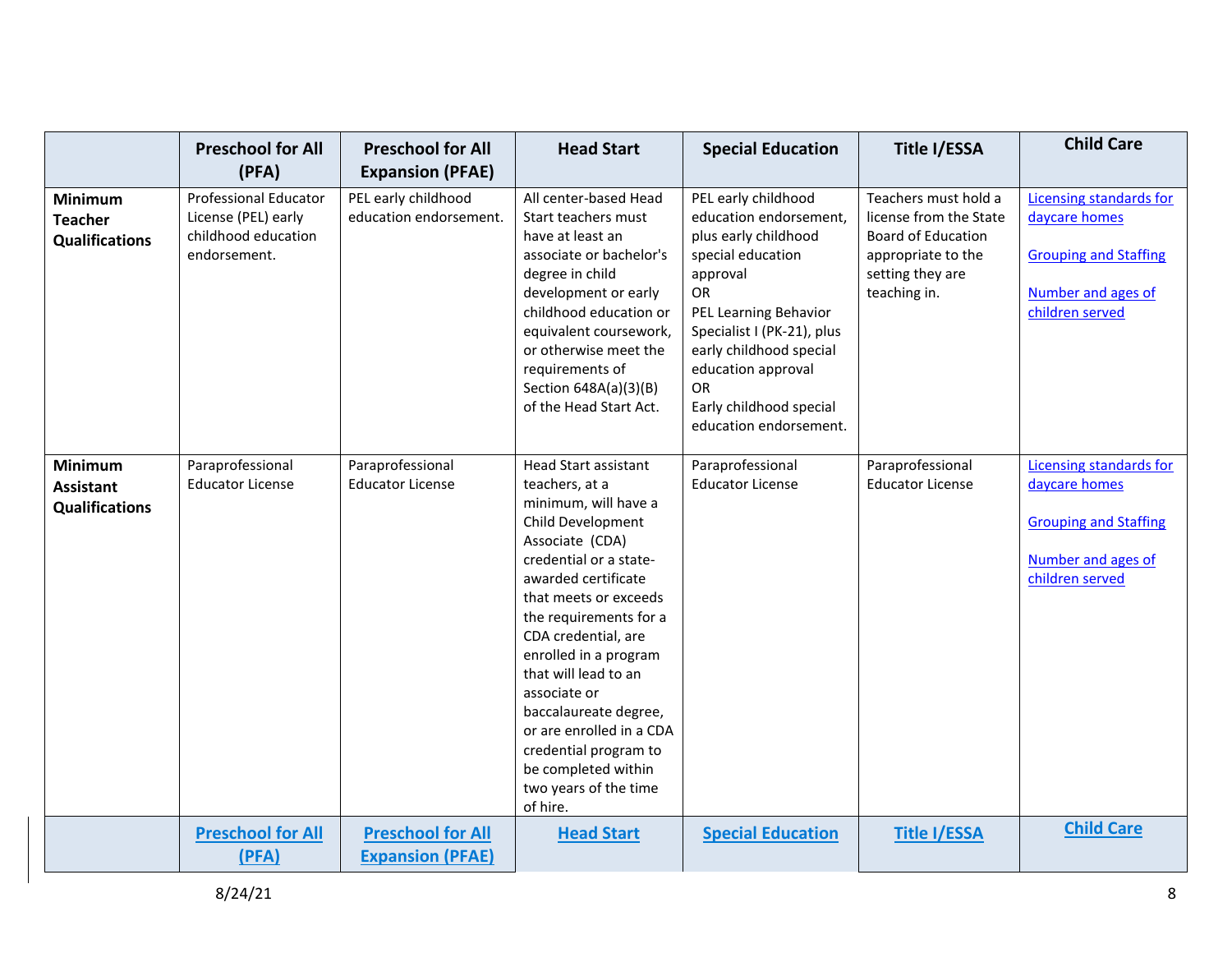| Program               | Community-based      | Community-based          | The facilities used by a | Exempt from licensing. | Exempt from | DCFS is the licensing     |
|-----------------------|----------------------|--------------------------|--------------------------|------------------------|-------------|---------------------------|
| Licensing             | programs must be     | programs must be         | Head Start program       |                        | licensing.  | agent for all Illinois    |
|                       | licensed by DCFS.    | licensed by DCFS.        | must meet state, tribal, |                        |             | providers that want to    |
|                       | School-based         | School-based programs    | or local licensing       |                        |             | provide legal care to     |
|                       | programs are exempt. | are exempt               | requirements, even if    |                        |             | children.                 |
|                       |                      |                          | exempted by the          |                        |             |                           |
|                       | School district      | School district programs | licensing entity. When   |                        |             | https://sunshine.dcfs.ill |
|                       | programs are exempt  | are exempt from          | state, tribal, or local  |                        |             | inois.gov/Content/Lice    |
|                       | from licensing.      | licensing.               | requirements vary from   |                        |             | nsing/Welcome.aspx        |
|                       |                      |                          | <b>Head Start</b>        |                        |             |                           |
|                       |                      |                          | requirements, the most   |                        |             |                           |
|                       |                      |                          | stringent provision      |                        |             |                           |
|                       |                      |                          | takes precedence.        |                        |             |                           |
| Participate in        | Yes                  | Yes                      | Yes, a Head Start        | No                     | No          | Yes                       |
| <b>Quality Rating</b> |                      |                          | program must             |                        |             |                           |
| and                   |                      |                          | participate in state's   |                        |             |                           |
| Improvement           |                      |                          | QRIS if (i) its state or |                        |             |                           |
| <b>Systems (QRIS)</b> |                      |                          | local QRIS accepts Head  |                        |             |                           |
|                       |                      |                          | Start monitoring data    |                        |             |                           |
| (Y/N)                 |                      |                          | to document quality      |                        |             |                           |
|                       |                      |                          | indicators included in   |                        |             |                           |
|                       |                      |                          | the state's tiered       |                        |             |                           |
|                       |                      |                          | system;                  |                        |             |                           |
|                       |                      |                          | (ii) Participation would |                        |             |                           |
|                       |                      |                          | not impact a program's   |                        |             |                           |
|                       |                      |                          | ability to comply with   |                        |             |                           |
|                       |                      |                          | the Head Start Program   |                        |             |                           |
|                       |                      |                          | Performance              |                        |             |                           |
|                       |                      |                          | Standards; and,          |                        |             |                           |
|                       |                      |                          |                          |                        |             |                           |
|                       |                      |                          | (iii) The program has    |                        |             |                           |
|                       |                      |                          | not provided the Office  |                        |             |                           |
|                       |                      |                          | of Head Start with a     |                        |             |                           |
|                       |                      |                          | compelling reason not    |                        |             |                           |
|                       |                      |                          | to comply with this      |                        |             |                           |
|                       |                      |                          | requirement.             |                        |             |                           |
|                       |                      |                          | Compliance for this is   |                        |             |                           |
|                       |                      |                          | delayed until            |                        |             |                           |
|                       |                      |                          | September 30, 2021.      |                        |             |                           |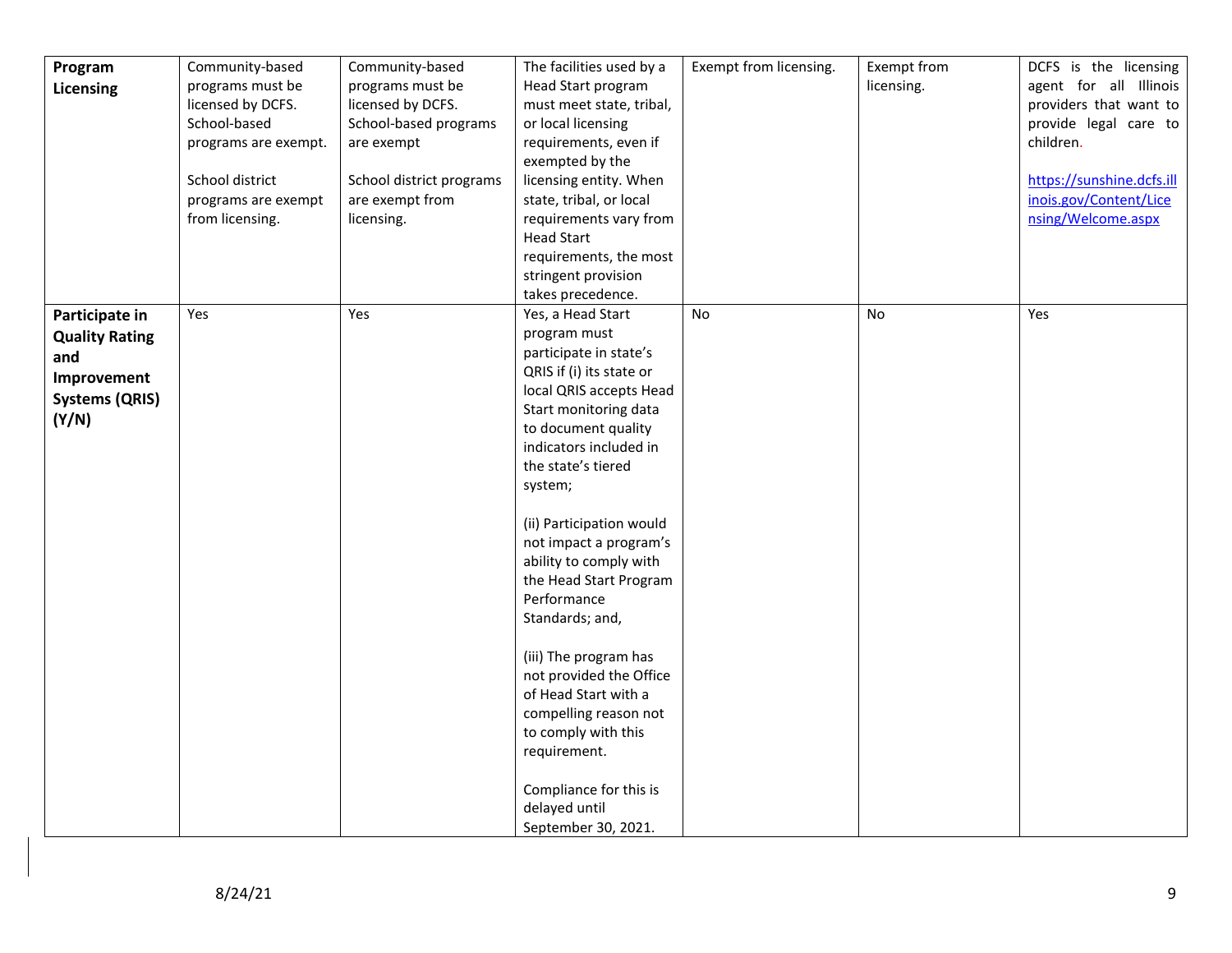| Required        | Written staff           | Each teacher and         | Per 1302.92 of the          | None | N/A | Yes                     |
|-----------------|-------------------------|--------------------------|-----------------------------|------|-----|-------------------------|
| Professional    | development plans       | assistant teacher works  | <b>Head Start Program</b>   |      |     |                         |
| Development or  | are required for each   | with the instructional   | Performance Standards       |      |     | Licensed provider       |
| <b>Training</b> | teacher and             | leader to develop an     | (HSPPS), staff must         |      |     | homes and centers are   |
|                 | paraprofessional. Staff | individual professional  | complete 15 clock           |      |     | required to complete    |
|                 | participates in         | development plan that is | hours of PD per year        |      |     | 15 hours of PD annually |
|                 | professional            | connected to             | within the scope of         |      |     |                         |
|                 | development related     | professional             | their job                   |      |     | License-exempt homes    |
|                 | to providing services   | development and          | responsibilities and        |      |     | and centers are         |
|                 | to children with IEPs.  | continuing education     | training on child abuse     |      |     | required to complete 6  |
|                 |                         | opportunities. Teaching  | and neglect; family         |      |     | hours of training       |
|                 |                         | staff members receive    | engagement; and             |      |     | annually.               |
|                 |                         | training annually on     | family services, health,    |      |     |                         |
|                 |                         | program's selected       | and disabilities that       |      |     |                         |
|                 |                         | screening tools and      | lead to improved family     |      |     |                         |
|                 |                         | curriculum and           | outcomes. In addition,      |      |     |                         |
|                 |                         | assessment tool.         | education staff must        |      |     |                         |
|                 |                         | Program's Professional   | receive PD on the Head      |      |     |                         |
|                 |                         | Development Plan         | <b>Start Early Learning</b> |      |     |                         |
|                 |                         | addresses issues of      | Outcomes Framework,         |      |     |                         |
|                 |                         | language and cultural    | their curriculum,           |      |     |                         |
|                 |                         | diversity within the     | partnering with             |      |     |                         |
|                 |                         | program.                 | families, working with      |      |     |                         |
|                 |                         |                          | children with               |      |     |                         |
|                 |                         |                          | disabilities, adult-child   |      |     |                         |
|                 |                         |                          | interactions, dual          |      |     |                         |
|                 |                         |                          | language learners,          |      |     |                         |
|                 |                         |                          | transitioning, and using    |      |     |                         |
|                 |                         |                          | data for                    |      |     |                         |
|                 |                         |                          | individualization. For      |      |     |                         |
|                 |                         |                          | more, see the               |      |     |                         |
|                 |                         |                          | Performance Standards       |      |     |                         |
|                 |                         |                          | and Head Start Act.         |      |     |                         |
|                 |                         |                          | Programs must also          |      |     |                         |
|                 |                         |                          | provide coaching to         |      |     |                         |
|                 |                         |                          | their education staff as    |      |     |                         |
|                 |                         |                          | well as assist staff in     |      |     |                         |
|                 |                         |                          | developing Professional     |      |     |                         |
|                 |                         |                          | Development Plans.          |      |     |                         |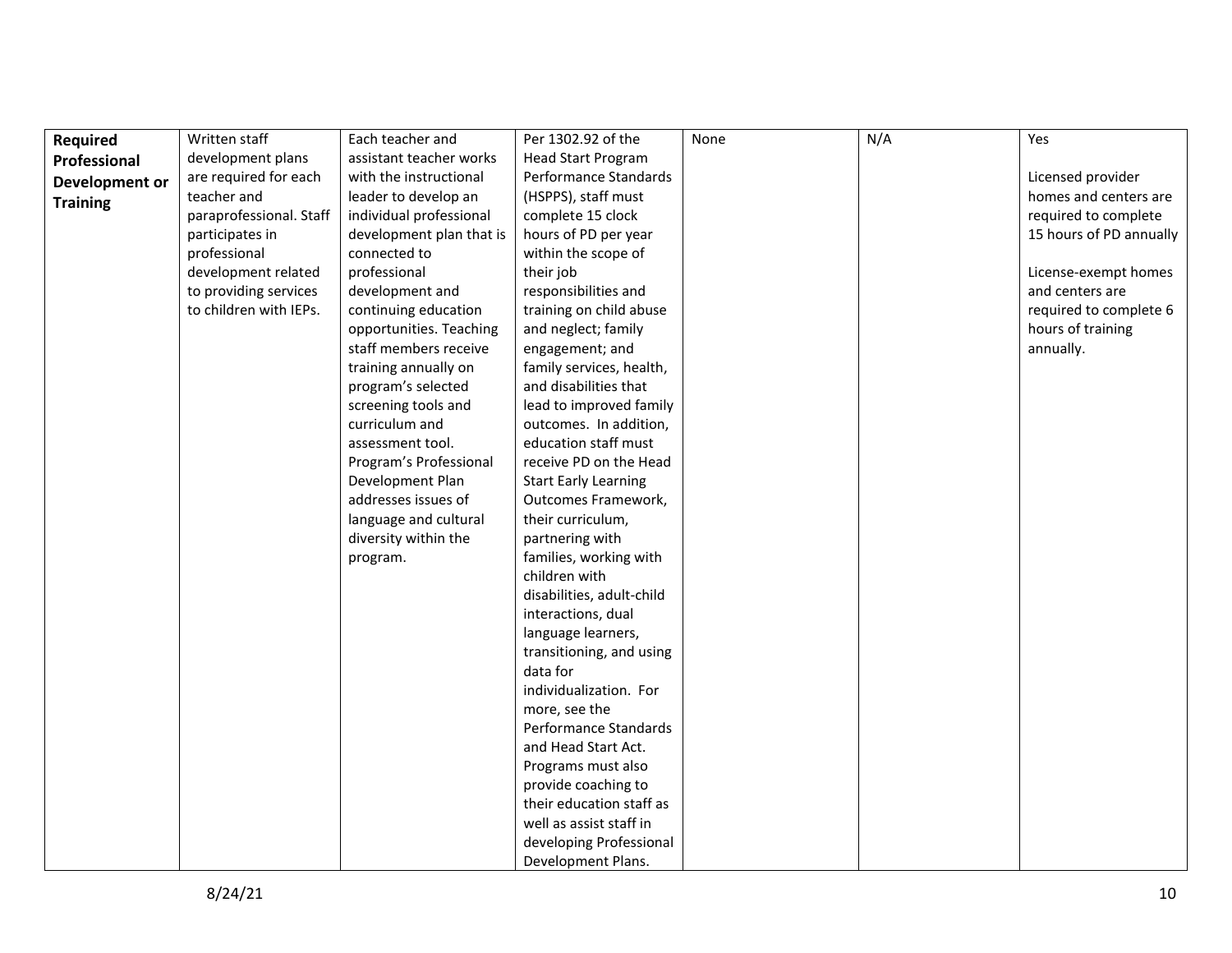|                                           | <b>Child Development and Learning</b>                                                                                                                                                                              |                                                                                                                                                                                                               |                                                                                                                                                                                                                                                                                                                                                                                                           |                                                                                                                                                |                                                                                        |                                                                           |
|-------------------------------------------|--------------------------------------------------------------------------------------------------------------------------------------------------------------------------------------------------------------------|---------------------------------------------------------------------------------------------------------------------------------------------------------------------------------------------------------------|-----------------------------------------------------------------------------------------------------------------------------------------------------------------------------------------------------------------------------------------------------------------------------------------------------------------------------------------------------------------------------------------------------------|------------------------------------------------------------------------------------------------------------------------------------------------|----------------------------------------------------------------------------------------|---------------------------------------------------------------------------|
| <b>Learning</b><br><b>Standards</b>       | <b>Illinois Early Learning</b><br>and Development<br>Standards (IELDS)                                                                                                                                             | <b>IELDS</b>                                                                                                                                                                                                  | IELDS and the Head<br><b>Start Early Learning</b><br><b>Outcomes Framework</b><br>(ELOF)                                                                                                                                                                                                                                                                                                                  | <b>IELDS</b>                                                                                                                                   | <b>IELDS</b>                                                                           | Learning standards are<br>chosen at the<br>discretion of the<br>provider. |
| <b>Curriculum</b>                         | The program utilizes a<br>research-based<br>curriculum that aligns<br>with the IELDS.                                                                                                                              | The program utilizes a<br>research-based<br>curriculum that aligns<br>with the IELDS.<br>The program has<br>adopted a model or<br>curriculum for social-<br>emotional learning (SEL).                         | Head Start programs<br>must use a research-<br>based, developmentally<br>appropriate curricula<br>that aligns with the<br>ELOF and the IELDS.<br>Programs also must<br>offer parents the<br>opportunity to<br>participate in activities<br>from a research-based<br>parenting curriculum.<br>Programs must have<br>mental health<br>consultation for staff,<br>families and children<br>for SEL.          | No requirements, but<br>programs should follow<br>best practices and use a<br>research-based<br>curriculum that aligns<br>with the IELDS.      | Determined by the<br>local district.                                                   | Curriculums are chosen<br>at the discretion of the<br>provider.           |
| <b>Child</b><br><b>Assessments</b>        | The program utilizes<br>an appropriate<br>research-based<br>authentic assessment<br>system that aligns<br>with the curriculum<br>and documents<br>children's progress<br>over time with<br>measurable<br>outcomes. | The program utilizes an<br>appropriate research-<br>based authentic<br>assessment system that<br>aligns with the<br>curriculum and<br>documents children's<br>progress over time with<br>measurable outcomes. | In collaboration with<br>each child's parent and<br>with parental consent,<br>a program must<br>complete or obtain a<br>current research-based<br>developmental<br>screening to identify<br>concerns regarding a<br>child's developmental,<br>behavioral, motor,<br>language, social,<br>cognitive, and<br>emotional skills within<br>45 calendar days of<br>when the child first<br>attends the program. | No requirements, but<br>programs should follow<br>best practices and use a<br>research-based<br>assessment that aligns<br>with the curriculum. | Determined by the<br>local district.                                                   | Not required.                                                             |
| <b>Reporting Child</b><br><b>Progress</b> | Portfolio collections<br>measure progress<br>over time; 3 reporting<br>periods.                                                                                                                                    | Portfolio collections<br>measure progress over<br>time; 3 reporting<br>periods.                                                                                                                               | Programs must conduct<br>standardized and<br>structured<br>assessments, which                                                                                                                                                                                                                                                                                                                             | Progress reports<br>regarding progress on<br>IEP goals should take<br>place every reporting                                                    | Progress reports<br>regarding progress on<br>student goals/growth<br>should take place | Not required.                                                             |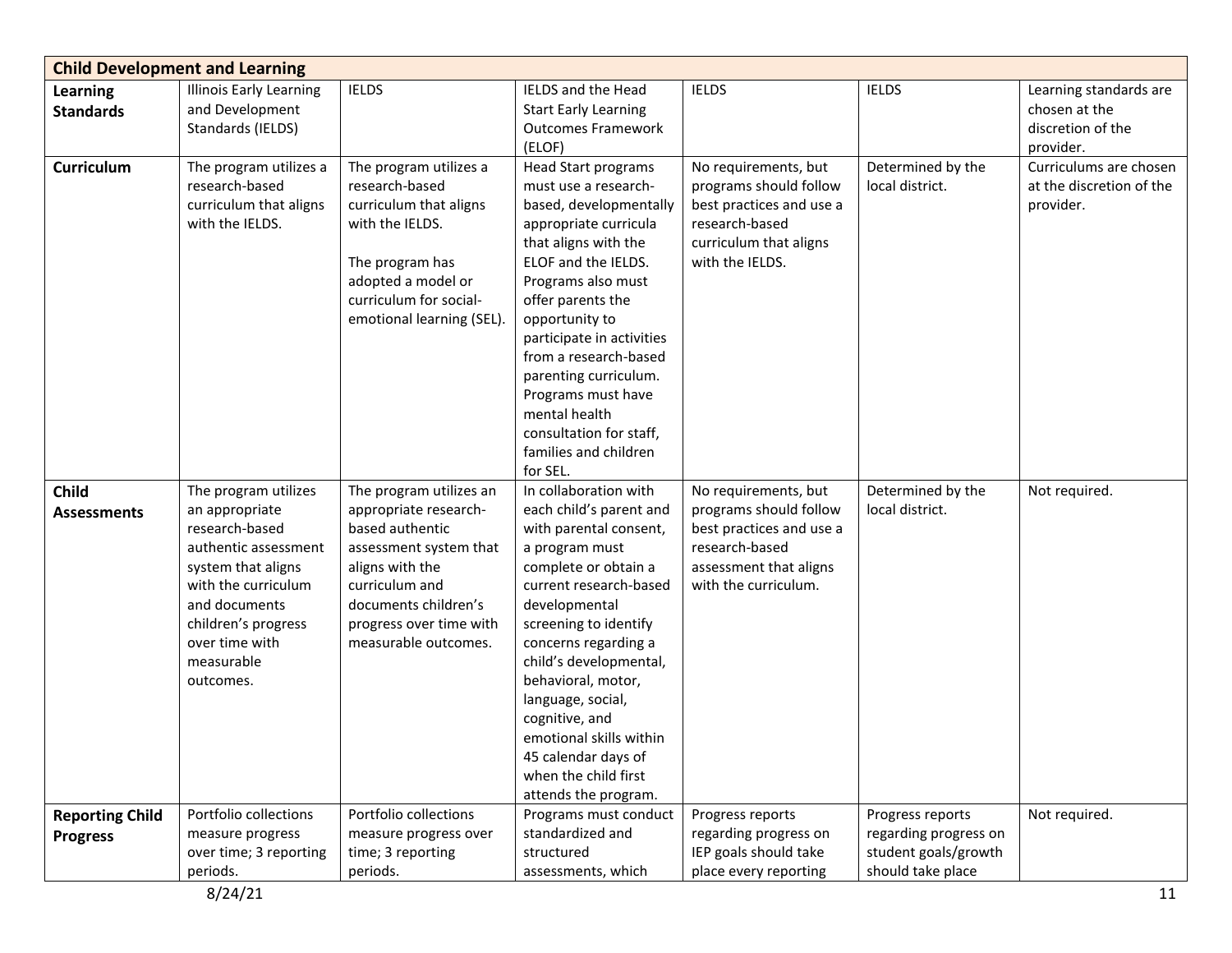|                 |                                           |                       | may be observation-        | period for general  | every reporting period |                        |
|-----------------|-------------------------------------------|-----------------------|----------------------------|---------------------|------------------------|------------------------|
|                 |                                           |                       | based or direct, for       | education students. | for students receiving |                        |
|                 |                                           |                       | each child that provide    |                     | Title I services.      |                        |
|                 |                                           |                       | ongoing information to     |                     |                        |                        |
|                 |                                           |                       | evaluate the child's       |                     |                        |                        |
|                 |                                           |                       | developmental level        |                     |                        |                        |
|                 |                                           |                       | and progress in            |                     |                        |                        |
|                 |                                           |                       | outcomes aligned to        |                     |                        |                        |
|                 |                                           |                       | the goals described in     |                     |                        |                        |
|                 |                                           |                       | the Head Start Early       |                     |                        |                        |
|                 |                                           |                       | Learning Child             |                     |                        |                        |
|                 |                                           |                       | <b>Outcomes Framework:</b> |                     |                        |                        |
|                 |                                           |                       | Ages Birth to Five.        |                     |                        |                        |
|                 |                                           |                       | Such assessments must      |                     |                        |                        |
|                 |                                           |                       | result in usable           |                     |                        |                        |
|                 |                                           |                       | information for            |                     |                        |                        |
|                 |                                           |                       | teachers, home visitors,   |                     |                        |                        |
|                 |                                           |                       | and parents, and be        |                     |                        |                        |
|                 |                                           |                       | conducted with             |                     |                        |                        |
|                 |                                           |                       | sufficient frequency to    |                     |                        |                        |
|                 |                                           |                       | allow for                  |                     |                        |                        |
|                 |                                           |                       | individualization within   |                     |                        |                        |
|                 |                                           |                       | the program year.          |                     |                        |                        |
|                 |                                           |                       | Child-level assessment     |                     |                        |                        |
|                 |                                           |                       | data is aggregated and     |                     |                        |                        |
|                 |                                           |                       | analyzed at least three    |                     |                        |                        |
|                 |                                           |                       |                            |                     |                        |                        |
|                 |                                           |                       | times a year.              |                     |                        |                        |
|                 | <b>Behavior Supports and Requirements</b> |                       |                            |                     |                        |                        |
| <b>Positive</b> | Program required to                       | The program has       | <b>Head Start programs</b> | No requirements.    |                        | Some CCAP families     |
| <b>Behavior</b> | address social skill                      | adopted a model or    | must provide a             |                     |                        | qualify for early      |
| <b>Supports</b> | development, but no                       | curriculum for social | program-wide culture       |                     |                        | intervention; services |
|                 | requirement for a                         | emotional learning.   | that promotes              |                     |                        | can be provided on     |
|                 | curriculum or model.                      |                       | children's mental          |                     |                        | site.                  |
|                 |                                           |                       | health; social and         |                     |                        |                        |
|                 |                                           |                       | emotional well-being;      |                     |                        |                        |
|                 |                                           |                       | and overall health. This   |                     |                        |                        |
|                 |                                           |                       | includes mental health     |                     |                        |                        |
|                 |                                           |                       | consultation for staff,    |                     |                        |                        |
|                 |                                           |                       | families and children      |                     |                        |                        |
|                 |                                           |                       | for SEL, supports for      |                     |                        |                        |
|                 |                                           |                       | effective classroom        |                     |                        |                        |
|                 |                                           |                       | management and             |                     |                        |                        |
|                 |                                           |                       | positive learning          |                     |                        |                        |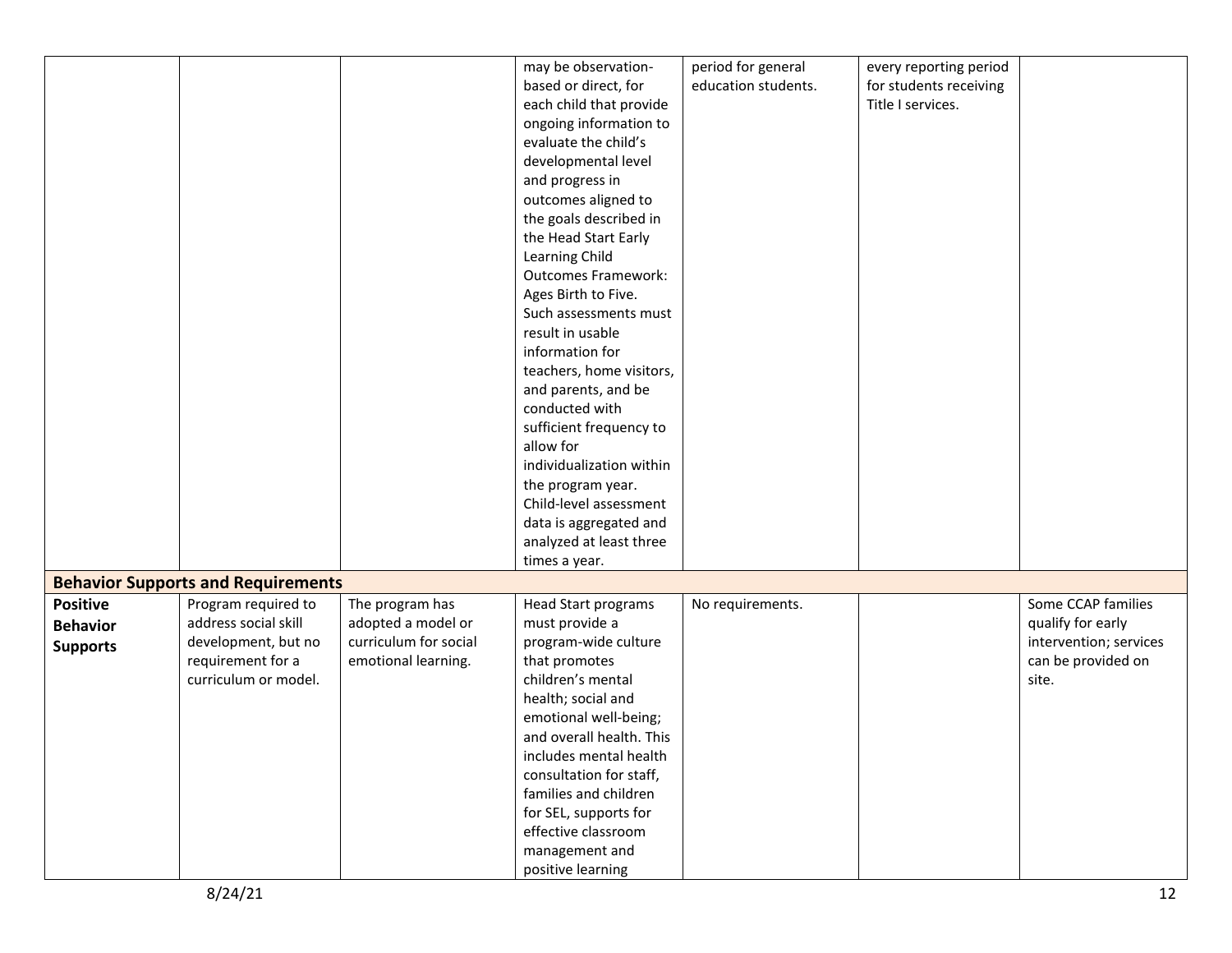|                       |                                            |                           | environments; and                             |                                         |                        |
|-----------------------|--------------------------------------------|---------------------------|-----------------------------------------------|-----------------------------------------|------------------------|
|                       |                                            |                           | development of                                |                                         |                        |
|                       |                                            |                           | community                                     |                                         |                        |
|                       |                                            |                           | partnerships for                              |                                         |                        |
|                       |                                            |                           | additional mental                             |                                         |                        |
|                       |                                            |                           | health resources and                          |                                         |                        |
|                       |                                            |                           | services.                                     |                                         |                        |
| <b>Suspension and</b> | The program has a                          | The program has a policy  | <b>Head Start</b>                             | The program has a policy                | PA 100-0105            |
| <b>Expulsion</b>      | policy prohibiting                         | prohibiting suspension    | Performance Standards                         | prohibiting suspension                  | prohibits early care   |
|                       | suspension and                             | and expulsion. ISBE rules | prohibit expulsion and                        | and expulsion. ISBE rules               | and education          |
|                       | expulsion. ISBE rules<br>are specified in. | are specified in. Public  | severely limit                                | are specified in Public<br>Act 100-0105 | providers from         |
|                       | <b>Public Act 100-0105</b>                 | Act 100-0105              | suspension, according<br>to HSPPS 1302.17. In |                                         | expelling young        |
|                       |                                            |                           | addition, Head Start                          |                                         | children (ages 0-5)    |
|                       |                                            |                           | programs must follow                          |                                         | from their program     |
|                       |                                            |                           | Illinois Public Act 100-                      |                                         | because of the child's |
|                       |                                            |                           | 0105.                                         |                                         | behavior. Providers    |
|                       |                                            |                           |                                               |                                         | must take              |
|                       |                                            |                           |                                               |                                         | documented steps to    |
|                       |                                            |                           |                                               |                                         | address the child's    |
|                       |                                            |                           |                                               |                                         | behavioral and other   |
|                       |                                            |                           |                                               |                                         | needs in order to      |
|                       |                                            |                           |                                               |                                         | keep the child in      |
|                       |                                            |                           |                                               |                                         | care., If expulsion is |
|                       |                                            |                           |                                               |                                         | ultimately necessary,  |
|                       |                                            |                           |                                               |                                         | providers can work     |
|                       |                                            |                           |                                               |                                         | with the family on a   |
|                       |                                            |                           |                                               |                                         | "planned transition"   |
|                       |                                            |                           |                                               |                                         | to a more              |
|                       |                                            |                           |                                               |                                         | appropriate setting;   |
|                       |                                            |                           |                                               |                                         | this "planned          |
|                       |                                            |                           |                                               |                                         | transition" process is |
|                       |                                            |                           |                                               |                                         | not considered an      |
|                       |                                            |                           |                                               |                                         | expulsion. Providers   |
|                       |                                            |                           |                                               |                                         | also have to report    |
|                       |                                            |                           |                                               |                                         | data related to        |
|                       |                                            |                           |                                               |                                         | transitions. More      |
|                       |                                            |                           |                                               |                                         | specific guidelines    |
|                       |                                            |                           |                                               |                                         | will be clarified      |
|                       |                                            |                           |                                               |                                         | through the            |
|                       |                                            |                           |                                               |                                         | rulemaking process.    |
|                       |                                            |                           |                                               |                                         |                        |